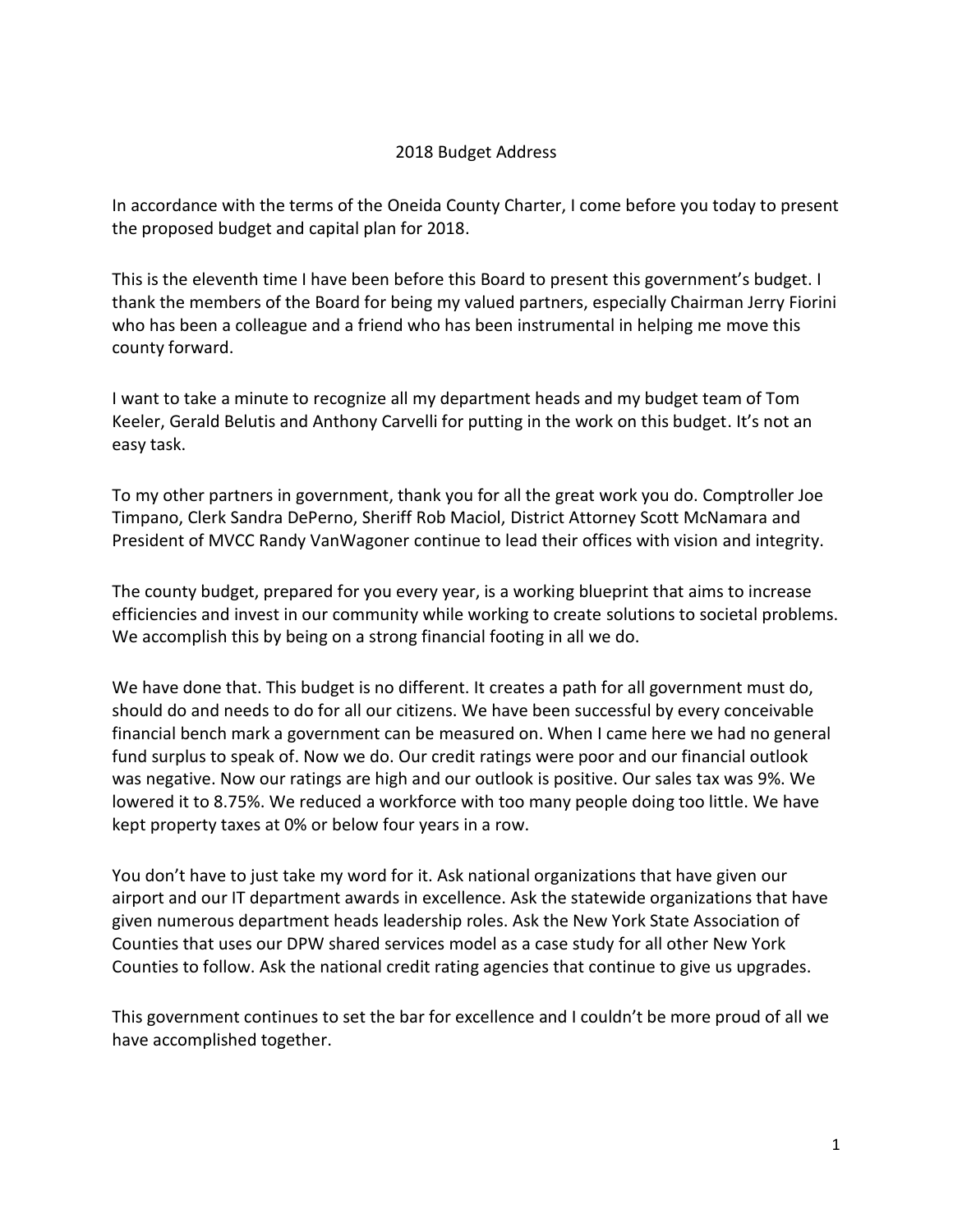Because of our management, we have been able to lead this community forward in economic development, health care, education and many other aspects.

We've come to a pivotal moment in this region's history. With the decline of the '90s long over and the stagnation of the early 2000s coming to an end, we are at long last seeing real growth. We need to acknowledge this moment and make a real decision about our future. Are we ready to embrace real growth? Are we ready to believe in this community again? Most importantly are we ready to put in the work toward the real goal of change for the better? Or will we wallow in the self-loathing and negativity that comes so easy to too many? I say we continue to do what is hard and necessary to move us forward.

I know this County Government stands ready to do just that.

I commend this Board for stepping up to the plate and including in our future capital projects the necessary parking structure to make a new hospital a reality. It was the right decision. It was the only decision for responsible leaders, with the facts at their disposal, to make. I again urge Utica's Common Council to do the same.

We are ready to move forward on a new health care facility for this entire region. This hospital is essential to our future. A community with old, outdated health care infrastructure not only won't grow, it will wither and die. Health care will become triage units, like an episode of M\*A\*S\*H except with no humor and real lives lost. New doctors won't come here. Specialized care will be outsourced to other communities with the facilities needed for their use.

This outrageously obtuse argument about need and location is one that has become detrimental to progress and filled with inaccuracies. Just listen to people like Dr. Michael Kelberman who have articulated to all of you the stakes of missing this opportunity. The future of this community's ability to medically take care of itself is at stake. There is nothing more important.

There are some who remain opposed. They will always be opposed. They're wrong. But to all of you who may listen to the opposition and think maybe they have a point, I speak directly to you. The hospital facilities we have are more than outdated. Our ability to recruit young talented doctors to our community has become increasingly difficult and therefore our medical community is aging at a rapid rate. The dedicated professionals at our hospitals need new equipment, new tools and new facilities. They need a state-of-the-art hospital. These are realities that should concern all of you.

If we continue with the status quo, it's important to understand what is at stake. But it means so much more. For this community to survive we cannot continue to outsource our health care to Rochester, Syracuse, Cleveland, Boston or New York City. How many of you have driven a loved one to some other city to get essential tests or the lifesaving-treatment they must have?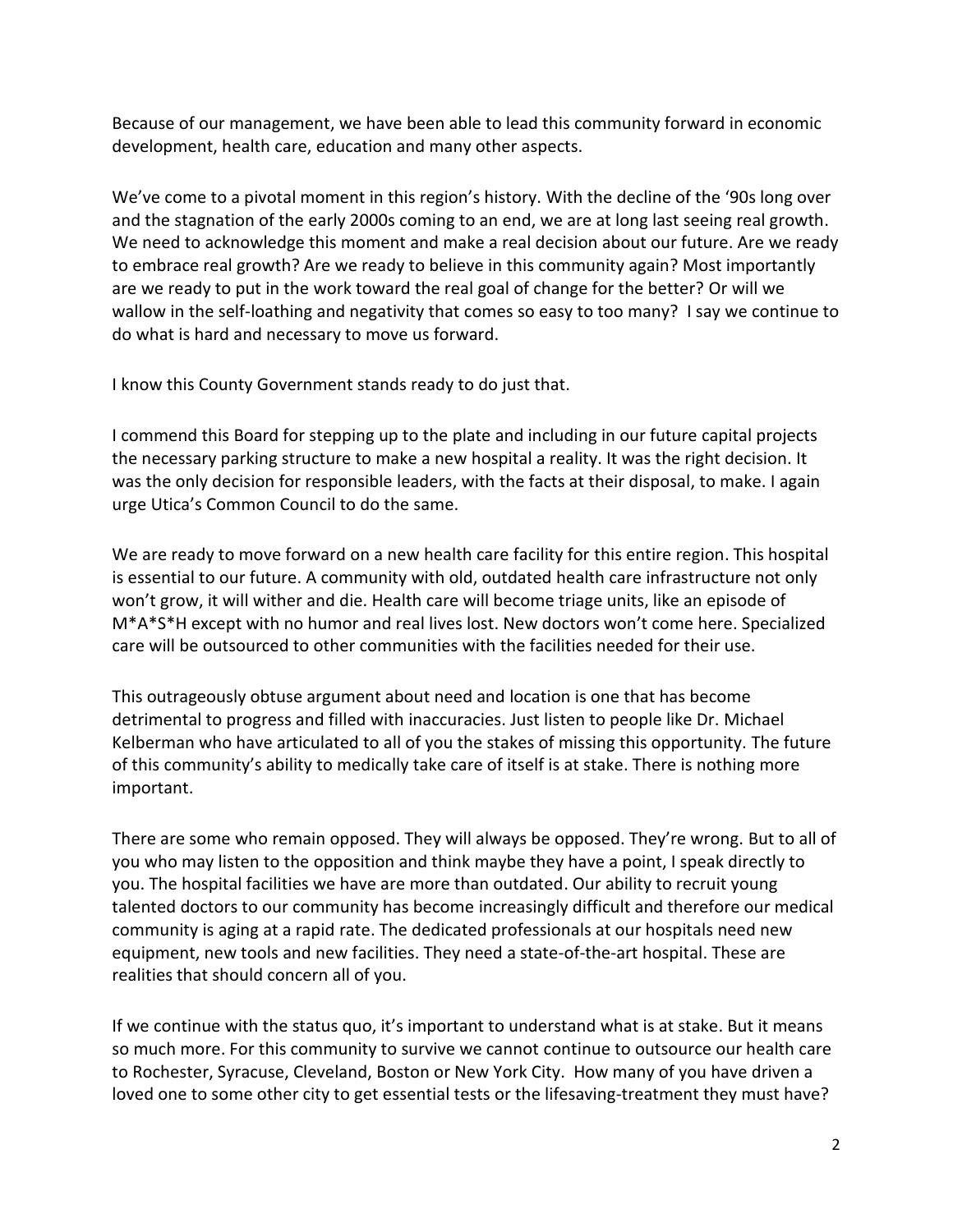That's a hard thing for anyone to do even when they have the means. Just take a minute to consider what happens to the people who don't?

This is a brand new half a billion-dollar hospital. This is a once-in-a-generation opportunity. Why in the world wouldn't we want it?

I have lived here my whole life. I have worked in this downtown Utica corridor for 35 years. The area of the proposed hospital is not some nirvana of progress. We will work together with the city and find those businesses new homes but the largest property owner in the district is the City of Utica. Why? Because they own the buildings no one wants and no one has wanted for over 40 years. That area of the city is not being redeveloped and this is the only plan that will do that. Let's come together and get this done because to not, is idiotic, and the result will be devastating.

We continue to move forward on our economic development opportunities. Economic development has many facets and we continue to focus on high tech, agriculture and tourism to make this economy grow.

Work at the Marcy Nanocenter site, which is designed to hold up to three chip fabs, has never stopped. We continue to work with our partners at Empire State Development and Mohawk Valley EDGE and are close to bringing a manufacturer that will make Oneida County the premier location for the future of NanoTechnology in America.

This past week 300 UAS industry leaders came to our airport. Joined by Governor Andrew Cuomo and NASA they came to see a demonstration of technology developed by Gryphon Sensors. This technology doesn't exist anywhere else in the world. I want to thank Governor Cuomo whose financial commitment to the industry is essential to our progress. We are engaged with our partners at CenterState CEO in Syracuse to create a one-of-a-kind operation for drone technology. We continue to invest, and have seen companies including Ax Enterprise, Walmart, Microdrones and Gryphon Sensors grow this industry of unmanned systems that will occupy our skies, waters and roadways into the future.

Agriculture continues to be the largest economic driver in Oneida County and the region. Annually, in this budget is nearly \$1 million committed to agriculture. We have recently completed our Farmland Protection Plan, which has been approved by the state, and we will use that plan to grow agriculture in our region.

We have in place an initiative that will bring in line town-wide zoning and planning that will foster growth and streamline local regulations so agriculture will grow. We call it Ag-Friendly and we look forward to unveiling it in full in the coming weeks. \$50,000 is committed to the first phase of an Ag-incubator that is a partnership between Oneida County, the MVCC thINCubator, SUNY Cobleskill and Cornell Cooperative Extension.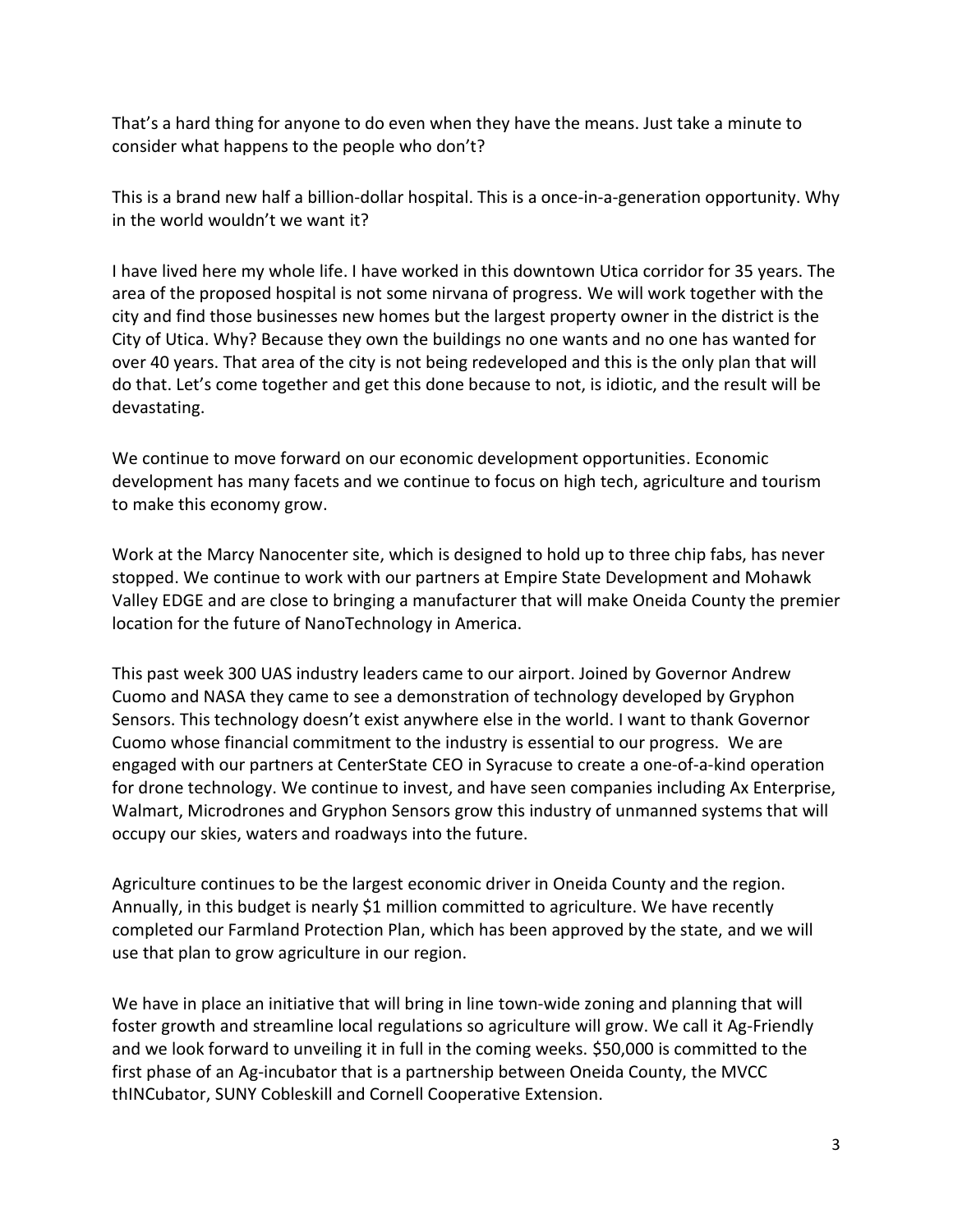We continue to have a \$500,000 financial commitment to Vernon-Verona-Sherrill School District's Animal Science Center which has now grown to a nearly \$27 million campus that we are proud to be a partner in. Agriculture continues to be a major focus as we move forward.

Finally, the next largest economic sector in our region is tourism. The Oneida Nation continues to be a partner and leader in tourism. They are the largest employer in the county. The settlement agreement continues to add revenue to this government. Meanwhile the partnership continues to bear fruit. The Oneidas are committed to a \$50 million facility in Utica that will create 300 jobs and refurbish an area near the Auditorium that has had 40 years of neglect.

The Adirondack Bank Center at the Utica Memorial Auditorium is undergoing a \$10.5 million transformation. It's a one-of-kind experience. The Comets continue to be a success and catalyst for this region. I was pleased to announce, with Governor Cuomo and Nation Representative Ray Halbritter, as well as Rob Esche of the Utica Comets and Chris Nikolas of the AHL, that the All-Star game is coming back to Oneida County for the second time in five years. The partnership between the Oneida Nation and the Utica Comets allows us to show off our worldclass facilities at The AUD and Turning Stone, as well as our county, to 100 million viewers world-wide, and to the thousands that will visit here that weekend.

We continue to advance the plan for the U District. The U District combines regional partners, the Oneida Nation, Utica Comets, Utica College, MVCC, Cornell Cooperative Extension, the State of New York and others to create a one-of-a-kind tourist destination that will include The AUD, the Nexus Center, Utica Commons Casino and the American Craft Beer Experience. This will create hundreds of jobs, bring a million people annually downtown, and inject tens of millions of dollars a year into our community. This is what economic and tourist development experts call place-making.

This coming year, we are once again keeping our libraries at their current funding levels. Libraries are a vital component to our region. Libraries serve as essential places for learning and access to technology that many won't receive anywhere else. Engaging parents in the important process of exposing their children to reading at an early age helps them be ready to read and write, giving them a better chance of reading at grade level.

This year, we will work with our library system to create three new programs. First, we will enhance our libraries' digital and ebook collections for all our residents to enjoy. Second, we will begin a books for babies program for all children born in Oneida County. Third, we will fund new and free books to participants of our libraries summer readership program.

A congressional report found legal issues as a leading cause of veteran homelessness and suicide. Injured veterans can wait close to two years for disability compensation. Nationally, in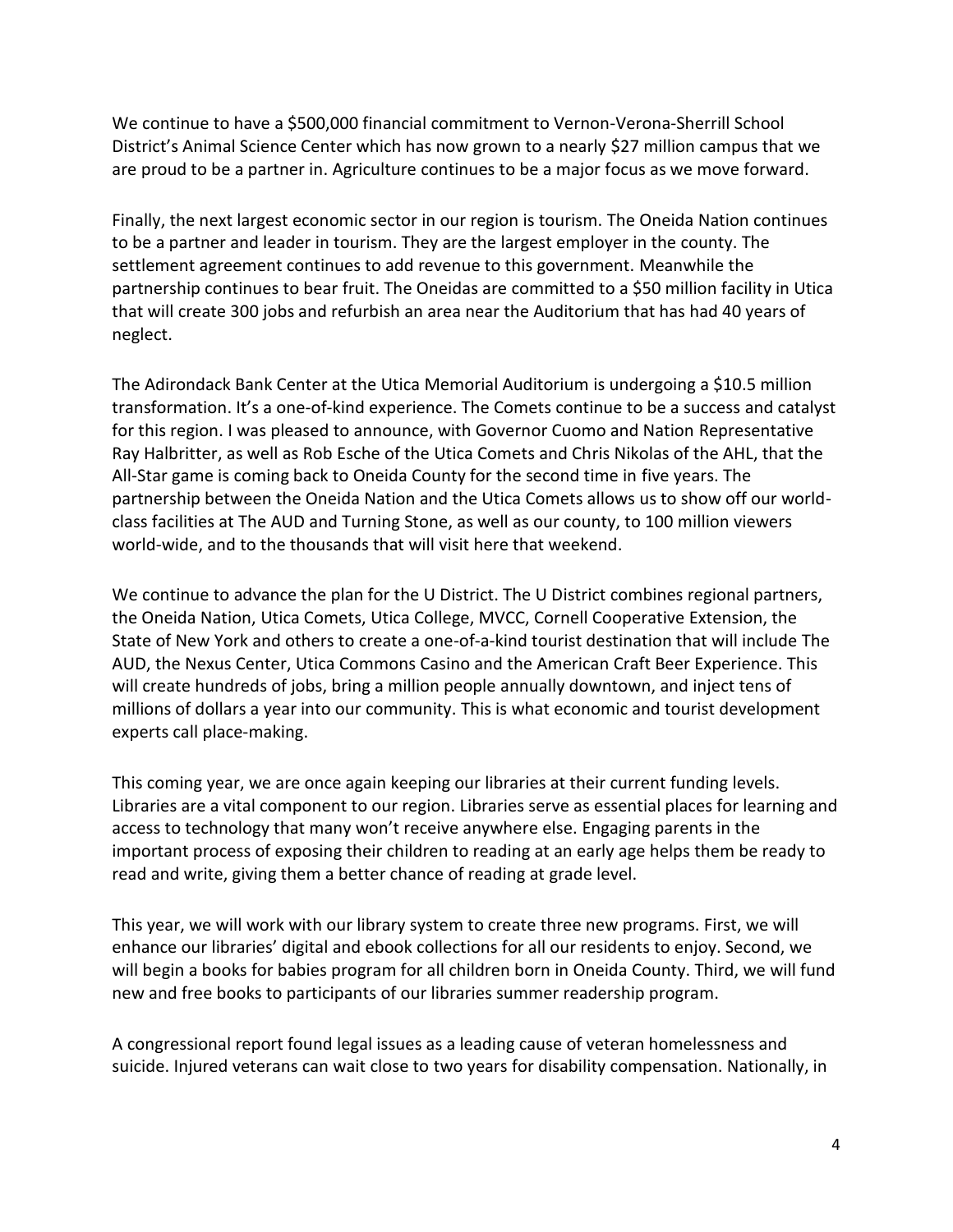2013, 55 veterans a day died before receiving their VA benefits. Here in Oneida County we will not sit idle and let our veterans become statistics.

When veterans have legal representation they can receive the benefits they earned in as few as 21 days as opposed to a two-year wait. Veterans represented by an attorney had their appeals allowed or remanded 82 to 90% of the time. This is why we have created a three-year partnership with the Syracuse University College of Law and its Wohl Family Legal Clinic to provide legal services for veterans here in Oneida County. This three-year \$150,000 commitment is crucial for our area veterans.

We continue to see the devastating effects of opioid abuse in our community. Ninety-one Americans die per day from opioid abuse. Roughly 21 to 29% of prescribed opioids for chronic pain are misused. About 80% of people who use heroin first misused prescription opioids.

We have taken the steps to combat this epidemic. We moved to a Medical Examiner system which provides the proper medical information on overdoses necessary to combat this epidemic. We created an opiate task force bringing members of our community together to face this problem head on. Our probation departments and Sheriff's Office are using Narcan. We have installed MedEx return units throughout the county to get dangerous prescriptions disposed of properly.

In the coming weeks the County will pursue litigation to recover costs incurred as a result of the opioid epidemic from those who are responsible for the proliferation of prescription opioids in our communities.

This past year we worked on a framework with many of the towns and villages on ways to share services and save money into the future. We have put a plan in place that will work toward consolidated courts, shared codes and animal control officers, as well as youth and DPW services. We have to work together as municipalities to deliver a more efficient service at a lower cost. That's what we will continue to do. This coming 2018 the Shared Service Plan that was approved by 27 municipalities will save taxpayers \$164,000 and we hope in 2019 to see that number increase as our framework becomes a reality.

Internally, county government has been a leader in gaining efficiencies and keeping costs as low as responsibly possible. This coming year will be no different.

We will bring our legal operations under one management structure in the County Attorney's office. This will allow lawyers in the Department of Social Services and the County Attorney's office to work under one umbrella creating efficiencies when dealing with the court system while sharing a pool of paralegals, clerks, other support staff and equipment. This will be transitioned throughout the year. This is an essential step in preparing for the implementation and impact of the State's "Raise the Age" Legislation.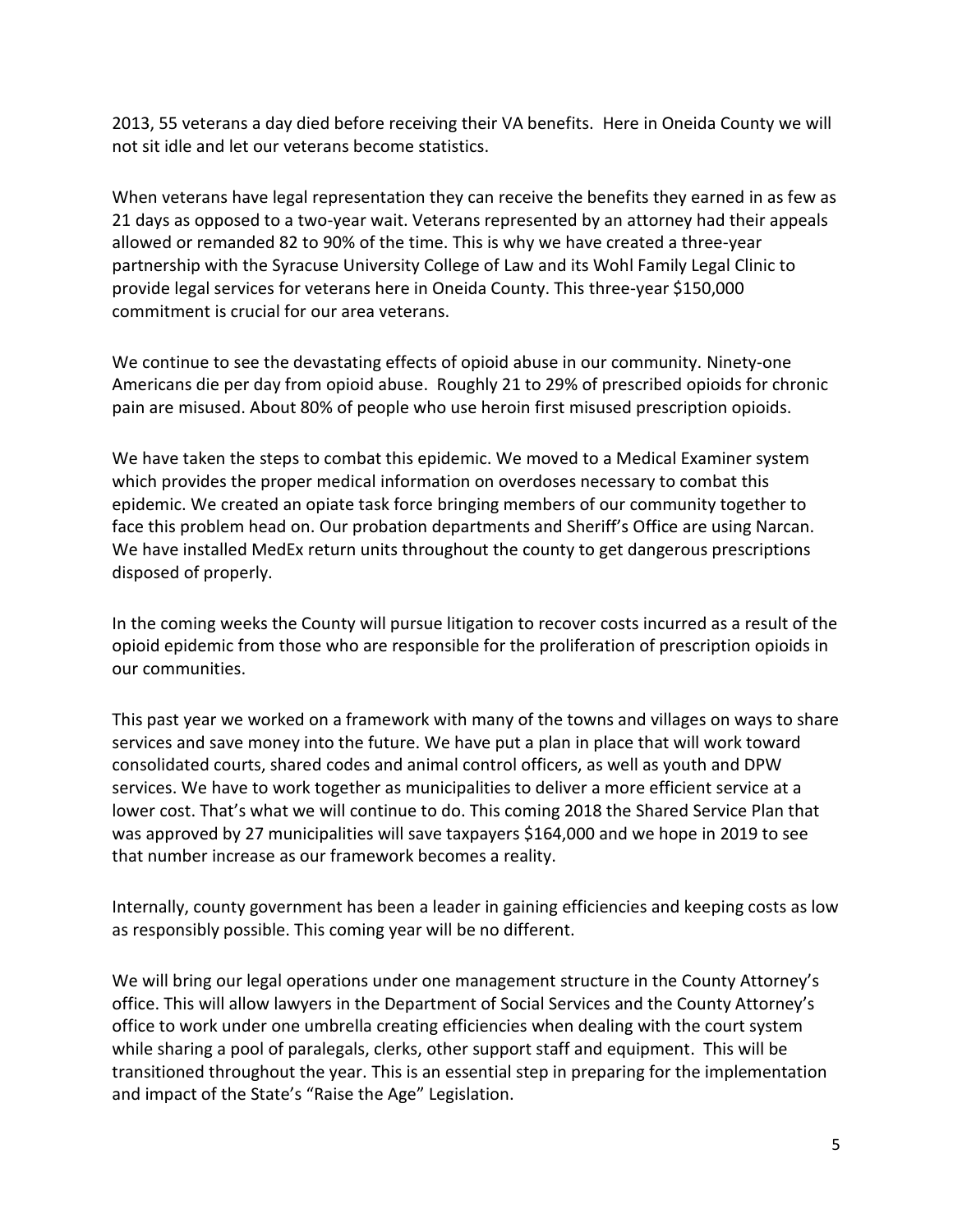A major focus of my administration has been to bring all of our technology into one centralized IT department. We will complete this transition by bringing the Oneida County Sheriff's IT support within Central Services. This will put all of our technology and cybersecurity on the same page, an essential piece to being secure and optimizing the technology at our disposal. I thank Sheriff Rob Maciol for working with us to get this done.

Last year I began a five-year process of bringing salaries of our employees in line with the rest of county governments throughout the state so that we can continue to be competitive. Unemployment is down and more of our residents are able to find work in the private sector for more money. Therefore, recruitment of our positions has been increasingly difficult.

Last year, we upgraded salaries for caseworkers and examiners in DSS. This was essential to recruitment. These are the people that protect children and work with those residents who are in the most need of help. In this budget I propose, on the recommendation of my Commissioner of Personnel John Talerico and in conjunction with Gary Hickey, Executive Vice President of the United Public Service Employees Union, upgrading our Heavy Equipment Mechanics, Labor Supervisors and District Supervisors in our Department of Public Works. These are the people responsible for keeping our roads safe and clean.

This year's capital budget continues to look at our long-term financial investments in a conservative way that keeps our debt low while not starving our community of the assets it so desperately needs to grow. In 2017, we will have retired \$17.5 million of debt. In 2018, \$55 million worth of capital projects were brought to the Capital Projects Review Team. They reduced and recommended to me \$20 million in bonding. I have cut that to \$16.6 million. In a budget that invests in our future we still will retire nearly \$1 million in overall debt.

Our capital investments will focus on our infrastructure improvements necessary for our commerce and safety. This capital plan calls for \$6.7 million to repair and repave county roads and bridges. These improvements are an investment that residents see every day on their way to work. We will spend \$1.7 million to expand our 911 emergency operations center in Oriskany. A long-overdue project that will create a modern facility for our nationally-recognized consolidated E911 call center. This project will give dispatchers and staff more room and better office technology as they are the first line in any emergency situation.

We will continue to invest in the 23 buildings we own and operate on a daily basis. I take pride in our government offices and property and I want the people of this community to feel the same. We will once again spend \$6 million on comprehensive maintenance program including \$2.5 million on asbestos abatement at our 800 Park Avenue County Office Building.

In 2017, we were, once again, overcome by flooding. We cannot prevent natural disasters but we can build and develop in a way that prevents, to the best of our ability, flooding's devastating effects.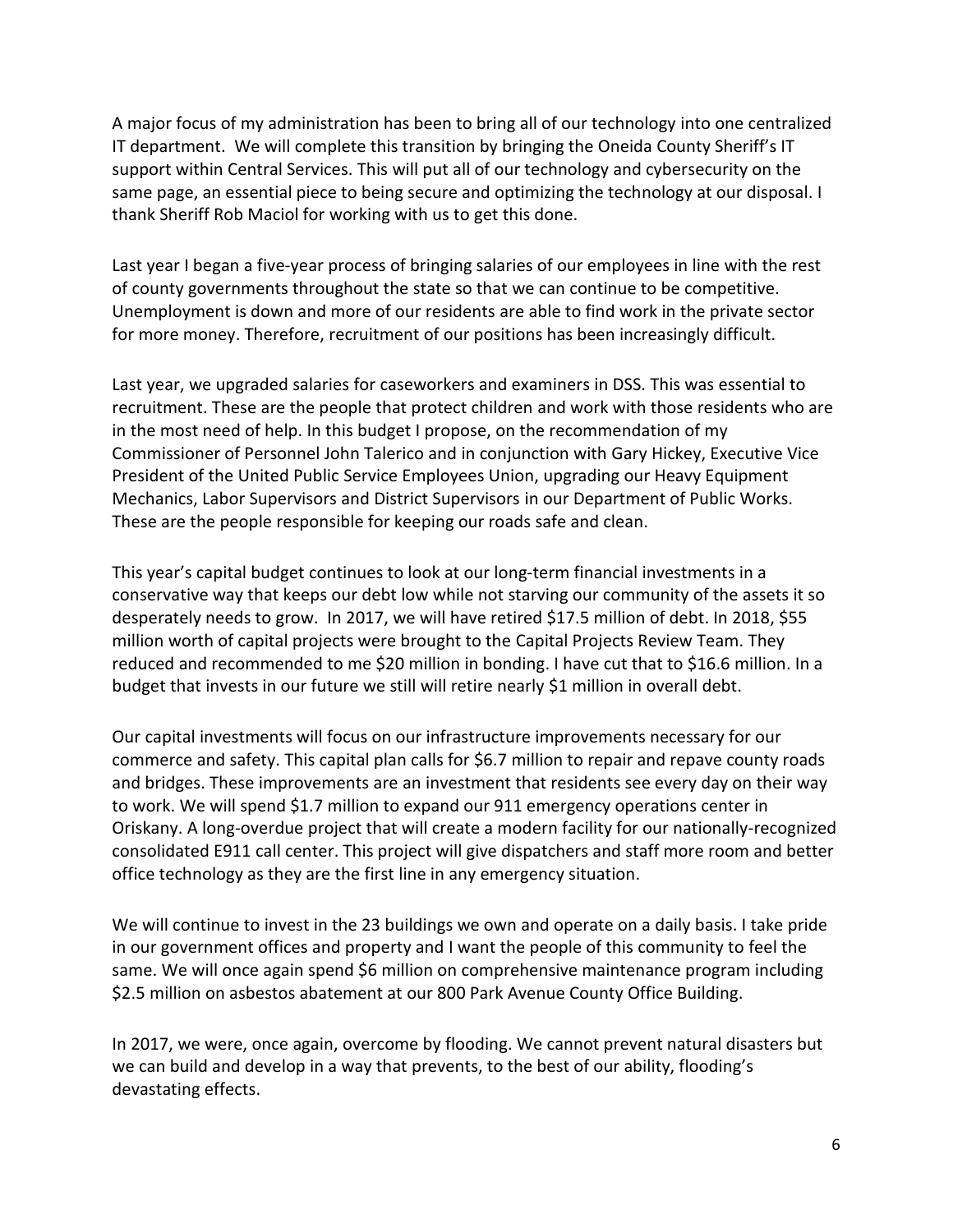When flood water hits, County Government must respond. We committed \$2 million for flood mitigation projects. Because of that financial commitment, at my request, the Governor matched that investment. However, \$4 million is not enough. Our local governments are not in a position to truly make the impact necessary for all our residents living in harm's way. I propose a 6-year, \$12 million flood mitigation program aimed at reducing risk from flooding to as many residents and businesses as possible. We will fix all we can for as many as we can.

We always begin and end every budget process with the taxpayer in mind. When we closed the book on 2016 we were left with a \$15 million operating surplus. We have had a surplus every year I have been county executive. Why? Because we watch every dollar. Because we work smarter and more efficiently while constantly looking to improve.

This budget, which stands at \$407 million, has only 0.6% discretionary growth. In total, over the past five years, the budget has barely grown 2%. It's an unheard of number in municipal budgeting and I want to congratulate all my department heads for embracing the fiscally conservative approach I have always had during my time in office.

When you hold expenses down you can hold taxes down. For the fifth year, this budget does not require a property tax increase. This is my fifth zero in a row. When I first took office, I said consistently doing zeros would have consequences unless you could increase revenue sources. We have increased revenues. In just over three years of Oneida Nation revenue sharing, Oneida County has received over \$60 million in revenue. We have shared over \$4 million with villages, towns and schools. Make no mistake, without this revenue we would have had to raise property taxes at least 5% a year since 2014.

This budget I present to you today does so much more than time allows us to discuss. I have highlighted areas of significance, but they only represent a fraction of the work done in county government day in and day out.

I implore you to take a look back at all we've accomplished.

Smallest workforce in twenty plus years. Departments consistently recognized for their innovative achievements. Financial stability with surpluses every year. Four credit rating upgrades. No tax increases in five years. An antiquated coroner system eliminated. An outdated 911 system now nationally recognized for excellence. A DPW shared services program that is the model for the state. Decades worth of lawsuits with the Oneida Nation, settled.

We've invested. In flood mitigation. In the REA Wing and the Public Market. In the Utica Auditorium. In MVCC. In the Griffiss International Airport. And all of these things have become catalysts for regional growth.